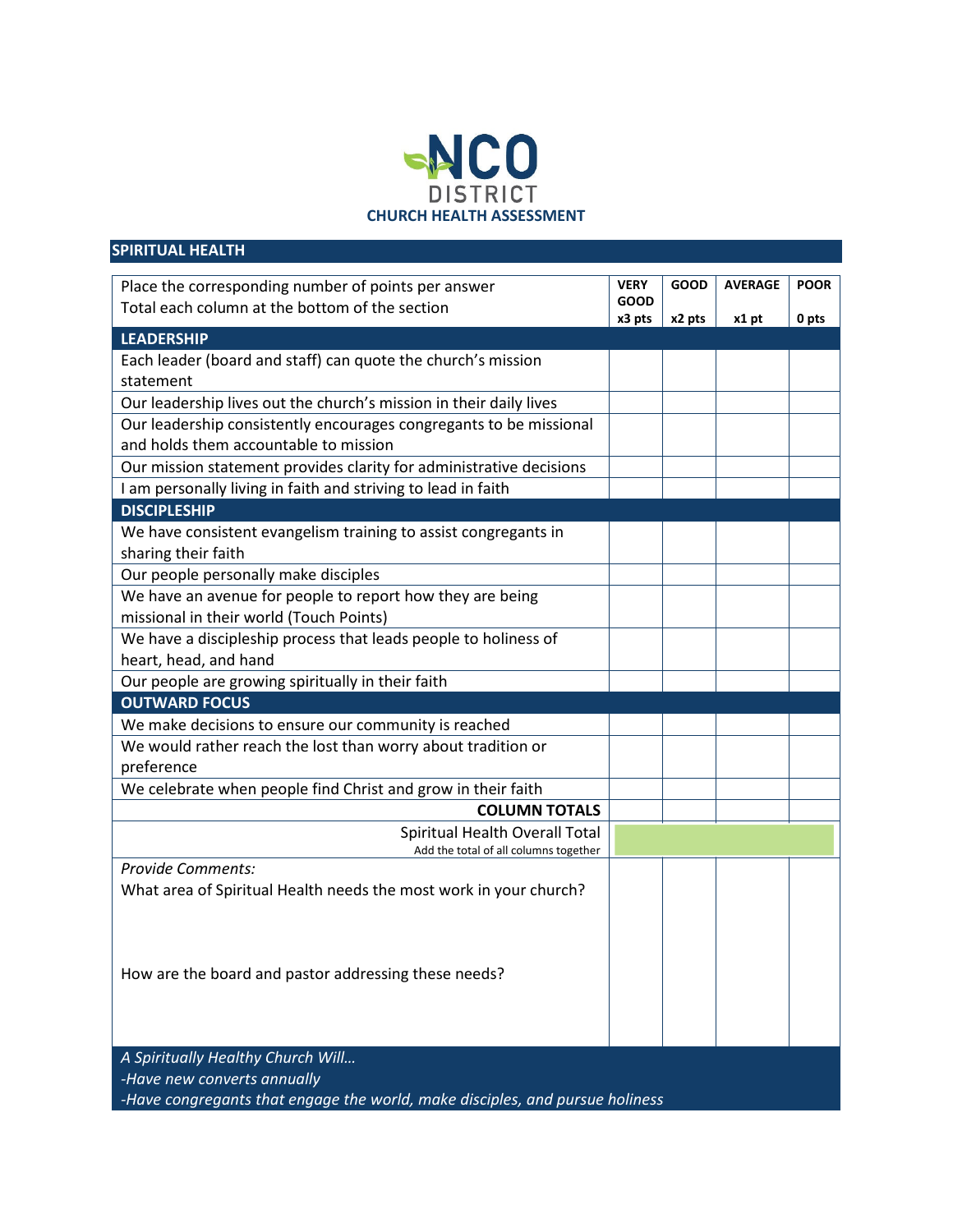

| <b>PHYSICAL HEALTH</b>                                                                               |             |             |                |             |  |
|------------------------------------------------------------------------------------------------------|-------------|-------------|----------------|-------------|--|
| Place the corresponding number of points per answer                                                  | <b>VERY</b> | <b>GOOD</b> | <b>AVERAGE</b> | <b>POOR</b> |  |
| Total each column at the bottom of the section                                                       | <b>GOOD</b> |             |                |             |  |
|                                                                                                      | x3 pts      | x2 pts      | x1 pt          | 0 pts       |  |
| <b>FINANCIAL</b>                                                                                     |             |             |                |             |  |
| We maintain proper financial records with financial accountability                                   |             |             |                |             |  |
| Our congregants are regularly challenged/encouraged to tithe                                         |             |             |                |             |  |
| We have or are working toward cash reserves                                                          |             |             |                |             |  |
| Our obligations are up-to-date (mortgage/utilities/other bills)                                      |             |             |                |             |  |
| We provide proper mission support for local/district/global                                          |             |             |                |             |  |
| endeavors                                                                                            |             |             |                |             |  |
| <b>BUILDING</b>                                                                                      |             |             |                |             |  |
| Our building is neat and orderly                                                                     |             |             |                |             |  |
| Our building represents us well in our community                                                     |             |             |                |             |  |
| We have a plan to address appearance and maintenance issues                                          |             |             |                |             |  |
| Our building is well marked for visitors                                                             |             |             |                |             |  |
| We have a security plan in place (children through adults) to ensure                                 |             |             |                |             |  |
| the safety of all that attend                                                                        |             |             |                |             |  |
| <b>COMMUNITY CONNECTION</b>                                                                          |             |             |                |             |  |
| Our community regularly uses our facility for events                                                 |             |             |                |             |  |
| We consistently look for ways to connect the community with our                                      |             |             |                |             |  |
| people and location                                                                                  |             |             |                |             |  |
| Our community speaks well of our church                                                              |             |             |                |             |  |
| <b>COLUMN TOTALS</b>                                                                                 |             |             |                |             |  |
| Physical Health Overall Total                                                                        |             |             |                |             |  |
| Add the total of all columns together                                                                |             |             |                |             |  |
| <b>Provide Comments:</b>                                                                             |             |             |                |             |  |
| What area of Physical Health needs the most work in your church?                                     |             |             |                |             |  |
|                                                                                                      |             |             |                |             |  |
|                                                                                                      |             |             |                |             |  |
|                                                                                                      |             |             |                |             |  |
| How are the board and pastor addressing these needs?                                                 |             |             |                |             |  |
|                                                                                                      |             |             |                |             |  |
|                                                                                                      |             |             |                |             |  |
|                                                                                                      |             |             |                |             |  |
|                                                                                                      |             |             |                |             |  |
| A Physically Healthy Church Will                                                                     |             |             |                |             |  |
| -Have a good reputation in their local community and larger faith community                          |             |             |                |             |  |
| -Have congregants that embrace their responsibility to financially support the mission of the church |             |             |                |             |  |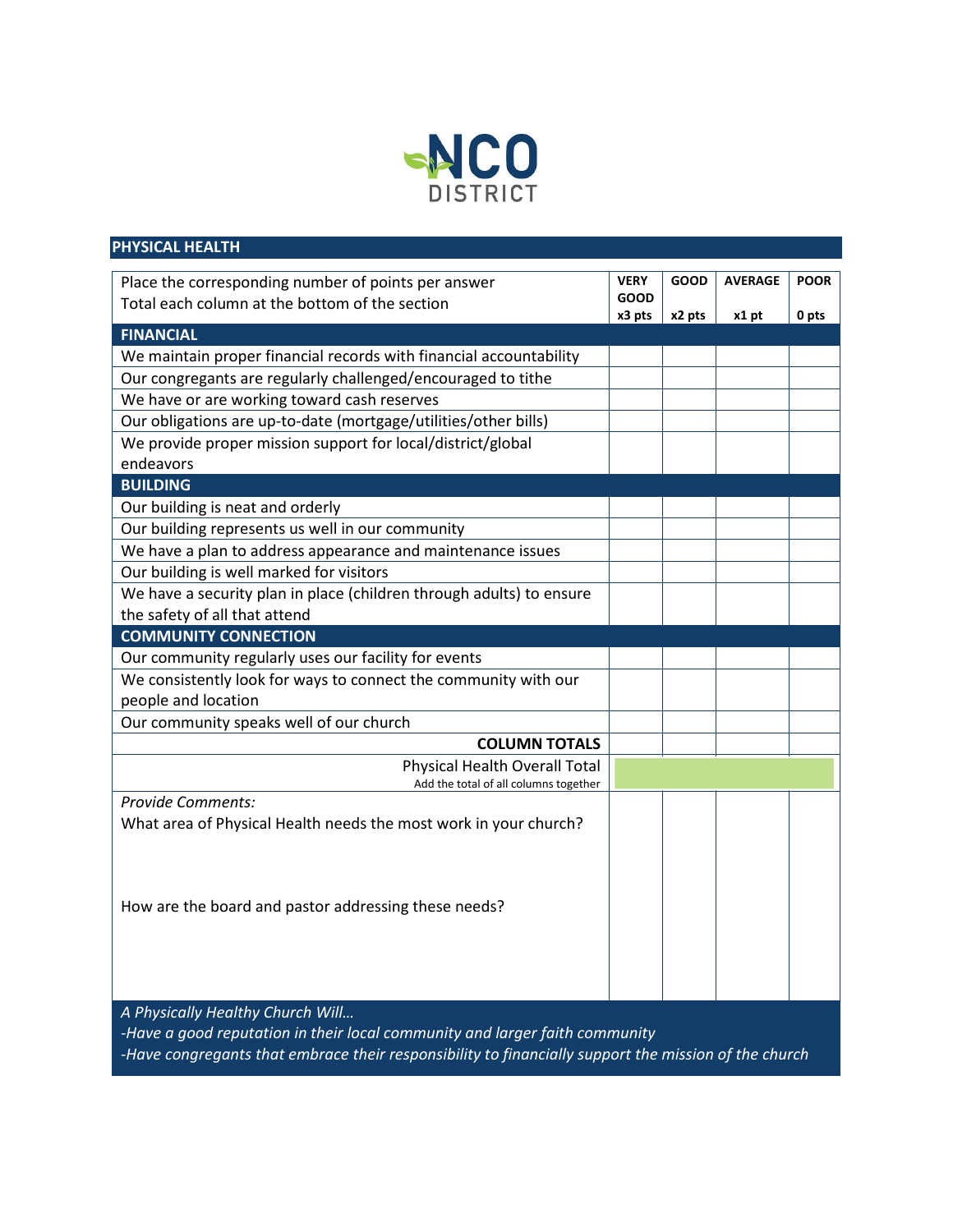

| <b>AVERAGE</b><br><b>POOR</b><br>Place the corresponding number of points per answer<br><b>VERY</b><br><b>GOOD</b><br><b>GOOD</b><br>Total each column at the bottom of the section<br>x3 pts<br>0 pts<br>x2 pts<br>x1 pt<br><b>FELLOWSHIP</b><br>There is a great sense of unity in our congregation<br>We have relevant and vibrant worship when we gather together<br>We have small groups that meet regularly, and we encourage small<br>group participation regularly<br>We have a vibrant prayer ministry<br>We regularly welcome visitors<br>We have a strategy for assimilating people into our church<br><b>CONGREGATION/LEADERSHIP</b><br>There is a sense of teamwork amongst our board and pastor<br>We feel free to express our opinions in board meetings<br>There is bilateral love (pastor to congregation and congregation to<br>pastor)<br><b>AGREED PURPOSE</b><br>We know who we are as a church (DNA)<br>We know where we are going and have plans to get there<br>Our church has a published mission statement<br>Our mission statement is regularly communicated<br><b>COLUMN TOTALS</b><br><b>Emotional Health Overall Total</b><br>Add the total of all columns together<br><b>Provide Comments:</b><br>What area of Emotional Health needs the most work in your church?<br>How are the board and pastor addressing these needs? | <b>EMOTIONAL HEALTH</b> |  |  |  |
|------------------------------------------------------------------------------------------------------------------------------------------------------------------------------------------------------------------------------------------------------------------------------------------------------------------------------------------------------------------------------------------------------------------------------------------------------------------------------------------------------------------------------------------------------------------------------------------------------------------------------------------------------------------------------------------------------------------------------------------------------------------------------------------------------------------------------------------------------------------------------------------------------------------------------------------------------------------------------------------------------------------------------------------------------------------------------------------------------------------------------------------------------------------------------------------------------------------------------------------------------------------------------------------------------------------------------------------------------------|-------------------------|--|--|--|
|                                                                                                                                                                                                                                                                                                                                                                                                                                                                                                                                                                                                                                                                                                                                                                                                                                                                                                                                                                                                                                                                                                                                                                                                                                                                                                                                                            |                         |  |  |  |
|                                                                                                                                                                                                                                                                                                                                                                                                                                                                                                                                                                                                                                                                                                                                                                                                                                                                                                                                                                                                                                                                                                                                                                                                                                                                                                                                                            |                         |  |  |  |
|                                                                                                                                                                                                                                                                                                                                                                                                                                                                                                                                                                                                                                                                                                                                                                                                                                                                                                                                                                                                                                                                                                                                                                                                                                                                                                                                                            |                         |  |  |  |
|                                                                                                                                                                                                                                                                                                                                                                                                                                                                                                                                                                                                                                                                                                                                                                                                                                                                                                                                                                                                                                                                                                                                                                                                                                                                                                                                                            |                         |  |  |  |
|                                                                                                                                                                                                                                                                                                                                                                                                                                                                                                                                                                                                                                                                                                                                                                                                                                                                                                                                                                                                                                                                                                                                                                                                                                                                                                                                                            |                         |  |  |  |
|                                                                                                                                                                                                                                                                                                                                                                                                                                                                                                                                                                                                                                                                                                                                                                                                                                                                                                                                                                                                                                                                                                                                                                                                                                                                                                                                                            |                         |  |  |  |
|                                                                                                                                                                                                                                                                                                                                                                                                                                                                                                                                                                                                                                                                                                                                                                                                                                                                                                                                                                                                                                                                                                                                                                                                                                                                                                                                                            |                         |  |  |  |
|                                                                                                                                                                                                                                                                                                                                                                                                                                                                                                                                                                                                                                                                                                                                                                                                                                                                                                                                                                                                                                                                                                                                                                                                                                                                                                                                                            |                         |  |  |  |
|                                                                                                                                                                                                                                                                                                                                                                                                                                                                                                                                                                                                                                                                                                                                                                                                                                                                                                                                                                                                                                                                                                                                                                                                                                                                                                                                                            |                         |  |  |  |
|                                                                                                                                                                                                                                                                                                                                                                                                                                                                                                                                                                                                                                                                                                                                                                                                                                                                                                                                                                                                                                                                                                                                                                                                                                                                                                                                                            |                         |  |  |  |
|                                                                                                                                                                                                                                                                                                                                                                                                                                                                                                                                                                                                                                                                                                                                                                                                                                                                                                                                                                                                                                                                                                                                                                                                                                                                                                                                                            |                         |  |  |  |
|                                                                                                                                                                                                                                                                                                                                                                                                                                                                                                                                                                                                                                                                                                                                                                                                                                                                                                                                                                                                                                                                                                                                                                                                                                                                                                                                                            |                         |  |  |  |
|                                                                                                                                                                                                                                                                                                                                                                                                                                                                                                                                                                                                                                                                                                                                                                                                                                                                                                                                                                                                                                                                                                                                                                                                                                                                                                                                                            |                         |  |  |  |
|                                                                                                                                                                                                                                                                                                                                                                                                                                                                                                                                                                                                                                                                                                                                                                                                                                                                                                                                                                                                                                                                                                                                                                                                                                                                                                                                                            |                         |  |  |  |
|                                                                                                                                                                                                                                                                                                                                                                                                                                                                                                                                                                                                                                                                                                                                                                                                                                                                                                                                                                                                                                                                                                                                                                                                                                                                                                                                                            |                         |  |  |  |
|                                                                                                                                                                                                                                                                                                                                                                                                                                                                                                                                                                                                                                                                                                                                                                                                                                                                                                                                                                                                                                                                                                                                                                                                                                                                                                                                                            |                         |  |  |  |
|                                                                                                                                                                                                                                                                                                                                                                                                                                                                                                                                                                                                                                                                                                                                                                                                                                                                                                                                                                                                                                                                                                                                                                                                                                                                                                                                                            |                         |  |  |  |
|                                                                                                                                                                                                                                                                                                                                                                                                                                                                                                                                                                                                                                                                                                                                                                                                                                                                                                                                                                                                                                                                                                                                                                                                                                                                                                                                                            |                         |  |  |  |
|                                                                                                                                                                                                                                                                                                                                                                                                                                                                                                                                                                                                                                                                                                                                                                                                                                                                                                                                                                                                                                                                                                                                                                                                                                                                                                                                                            |                         |  |  |  |
|                                                                                                                                                                                                                                                                                                                                                                                                                                                                                                                                                                                                                                                                                                                                                                                                                                                                                                                                                                                                                                                                                                                                                                                                                                                                                                                                                            |                         |  |  |  |
|                                                                                                                                                                                                                                                                                                                                                                                                                                                                                                                                                                                                                                                                                                                                                                                                                                                                                                                                                                                                                                                                                                                                                                                                                                                                                                                                                            |                         |  |  |  |
|                                                                                                                                                                                                                                                                                                                                                                                                                                                                                                                                                                                                                                                                                                                                                                                                                                                                                                                                                                                                                                                                                                                                                                                                                                                                                                                                                            |                         |  |  |  |
|                                                                                                                                                                                                                                                                                                                                                                                                                                                                                                                                                                                                                                                                                                                                                                                                                                                                                                                                                                                                                                                                                                                                                                                                                                                                                                                                                            |                         |  |  |  |
|                                                                                                                                                                                                                                                                                                                                                                                                                                                                                                                                                                                                                                                                                                                                                                                                                                                                                                                                                                                                                                                                                                                                                                                                                                                                                                                                                            |                         |  |  |  |
|                                                                                                                                                                                                                                                                                                                                                                                                                                                                                                                                                                                                                                                                                                                                                                                                                                                                                                                                                                                                                                                                                                                                                                                                                                                                                                                                                            |                         |  |  |  |
|                                                                                                                                                                                                                                                                                                                                                                                                                                                                                                                                                                                                                                                                                                                                                                                                                                                                                                                                                                                                                                                                                                                                                                                                                                                                                                                                                            |                         |  |  |  |
|                                                                                                                                                                                                                                                                                                                                                                                                                                                                                                                                                                                                                                                                                                                                                                                                                                                                                                                                                                                                                                                                                                                                                                                                                                                                                                                                                            |                         |  |  |  |
|                                                                                                                                                                                                                                                                                                                                                                                                                                                                                                                                                                                                                                                                                                                                                                                                                                                                                                                                                                                                                                                                                                                                                                                                                                                                                                                                                            |                         |  |  |  |
|                                                                                                                                                                                                                                                                                                                                                                                                                                                                                                                                                                                                                                                                                                                                                                                                                                                                                                                                                                                                                                                                                                                                                                                                                                                                                                                                                            |                         |  |  |  |
|                                                                                                                                                                                                                                                                                                                                                                                                                                                                                                                                                                                                                                                                                                                                                                                                                                                                                                                                                                                                                                                                                                                                                                                                                                                                                                                                                            |                         |  |  |  |
|                                                                                                                                                                                                                                                                                                                                                                                                                                                                                                                                                                                                                                                                                                                                                                                                                                                                                                                                                                                                                                                                                                                                                                                                                                                                                                                                                            |                         |  |  |  |
| An Emotionally Healthy Church Will                                                                                                                                                                                                                                                                                                                                                                                                                                                                                                                                                                                                                                                                                                                                                                                                                                                                                                                                                                                                                                                                                                                                                                                                                                                                                                                         |                         |  |  |  |
| -Have an attitude of worship when gathered (minors stay minor)                                                                                                                                                                                                                                                                                                                                                                                                                                                                                                                                                                                                                                                                                                                                                                                                                                                                                                                                                                                                                                                                                                                                                                                                                                                                                             |                         |  |  |  |
| -Have congregants who know their purpose                                                                                                                                                                                                                                                                                                                                                                                                                                                                                                                                                                                                                                                                                                                                                                                                                                                                                                                                                                                                                                                                                                                                                                                                                                                                                                                   |                         |  |  |  |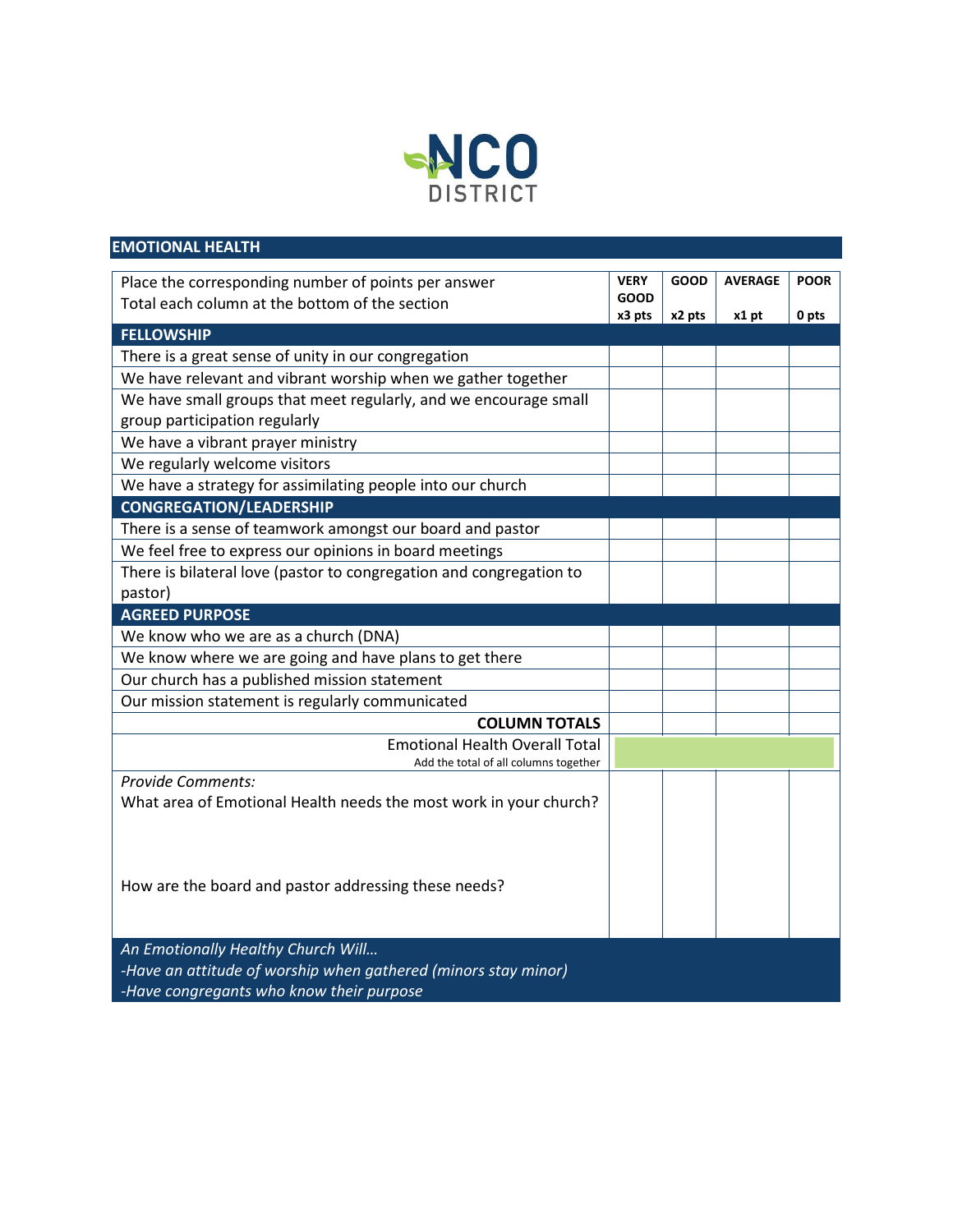

### Church Health Totals

*Place scores from each section below and total the results.*

| Spiritual Health Score | <b>Physical Health Score</b> | <b>Emotional Health Score</b> |        |
|------------------------|------------------------------|-------------------------------|--------|
|                        |                              |                               | Total: |

### **Score Definitions:**

## **20 and below – Close to Death…Need Immediate Life Support**

Life support administered by a professional is needed with ability to make quick painful change. Immediate intervention is required or death is imminent.

## **21-38 – Unhealthy…Go directly to the Emergency Room**

Immediate treatment is needed and it will be painful. Health is possible if there is a strong commitment to monitor progress over time.

## **39-70 – Need Medication…Seek Second Opinion**

Some ministries may need to be let go for newer opportunities. New concepts and adaptations are needed to make progress on your health goals.

# **71-95 – Good Health…Schedule Lab Work**

Evaluation is the key. Assess your current state to ensure continued good health. Make minor adjustments to tweak your good health and to keep you moving forward.

### **96-117 – Excellent Health…Annual Check Up**

You are in excellent shape. Keep at it.

Remember that consistent focus is what got you here, so perform self-assessments often.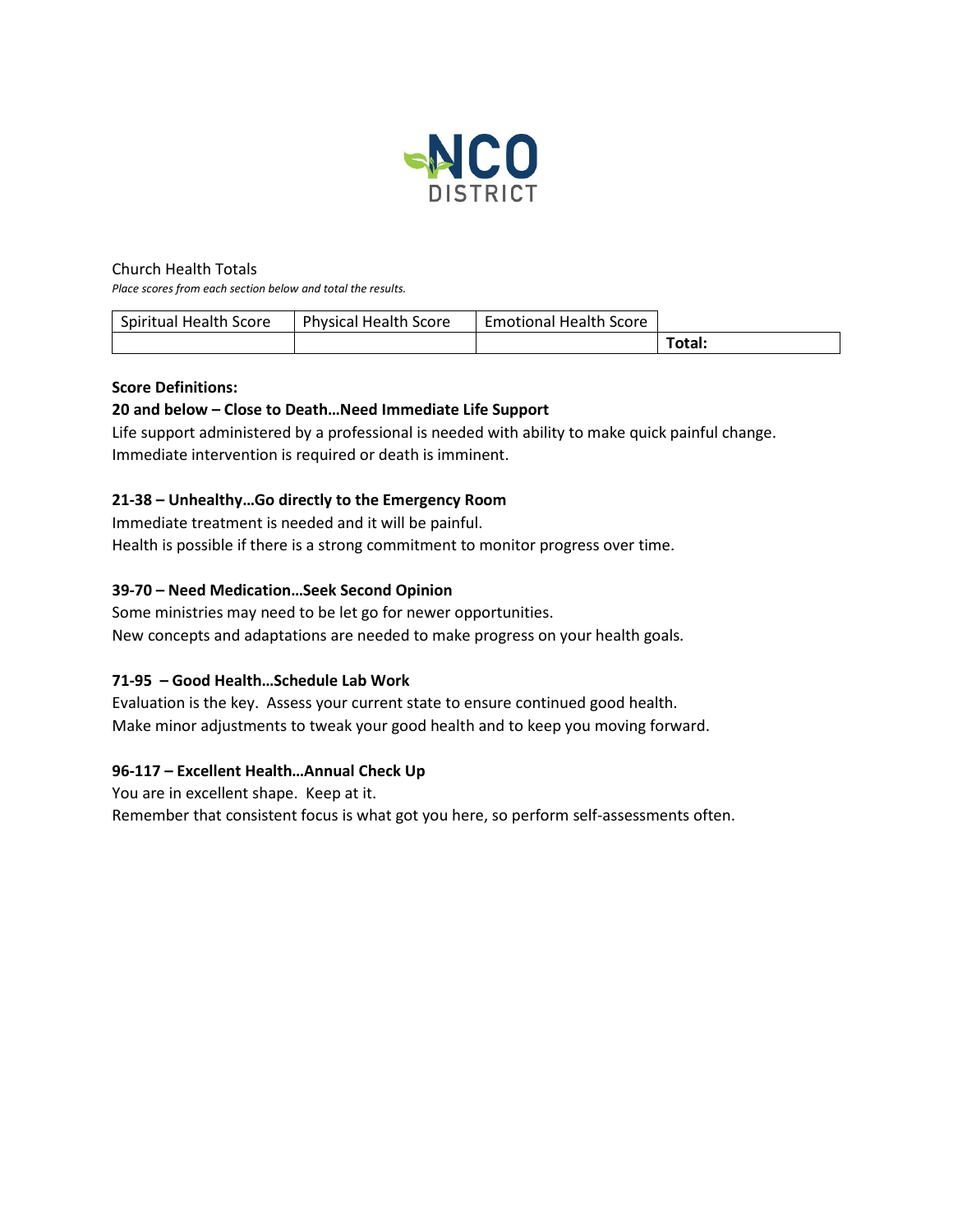

## **Score: 20 and below Close to Death…Need Immediate Life Support:**

There may only be a few people left at a church in this stage. The physical health of a "close to death" church can look good, yet may still be approaching death. Often churches in this state have buildings that are paid for and bills that are paid. Yet, in some situations they may not be meeting their financial obligations and do not have the ability to pay a pastor's salary. Their outward focus has been replaced with a sense of family that loves to be together and is mostly concerned about their family history. As their focus changed, the congregation made decisions based on their own interests which led to disconnection from their community. Typically churches that are "close to death" have one or two voices that drown out any calls for real substantive change. *Although they are not dead yet, their community already assumes they are.* To save their life, there must be renewed concentration on their spiritual and emotional health or death is imminent. Physical health may also need a facelift. An outside voice is needed with the latitude to make swift change if the church is going to stay alive.

#### **Score: 21-38**

#### **Unhealthy…Go directly to the Emergency Room:**

Immediate treatment is needed, and it will be painful. There may be unpaid bills, or things that have started to slip as priorities were enacted to ensure survival instead of health. Often in this stage, decisions made to help the church survive are often the decisions contributing to the church's decay. Attention will need to be given to appearance of facility and community engagement. Typically, long standing traditions will need to be dissolved to enable the church to re-connect with its community. Often these changes will involve worship and ministries. Be prepared for long-standing members to become apprehensive and irritated at the church's new direction. Some may even threaten to leave the church. The emotional health of the church will suffer for a season as changes are made, but the spiritual health of the church will thrive as renewed outward intention pleases the heart of God. Health is possible, but the congregation must be committed to the change. Consistent check-ups will be needed and progress monitored, or there will be regression instead of progression. *Doing nothing will lead to death.*

#### **Score: 39-70**

#### **Need Medication…Seek Second Opinion:**

Be prepared to let go of long-standing ministries for newer more relevant opportunities. New concepts and adaptations will be needed to make progress on your health goals. There is the need for consistent monitoring to ensure that the changes are helping the health of the church. Often, a second opinion is needed to help the church see their true health so that the changes can be made. The struggle for church's in this state is that they believe they know what is best for their health. They feel that what they have done in the past will continue to serve them well. They may be hesitant to change but truly do want to be healthy. The task will be to continue to take the medication offered to see their health improve. As progress is made, they will need to be reminded to take their medication or they can become unhealthy. Typically, churches in this stage are aging; and if adjustments are not made to ensure an active lifestyle, they can find themselves unhealthy in a matter of just a few years. Second